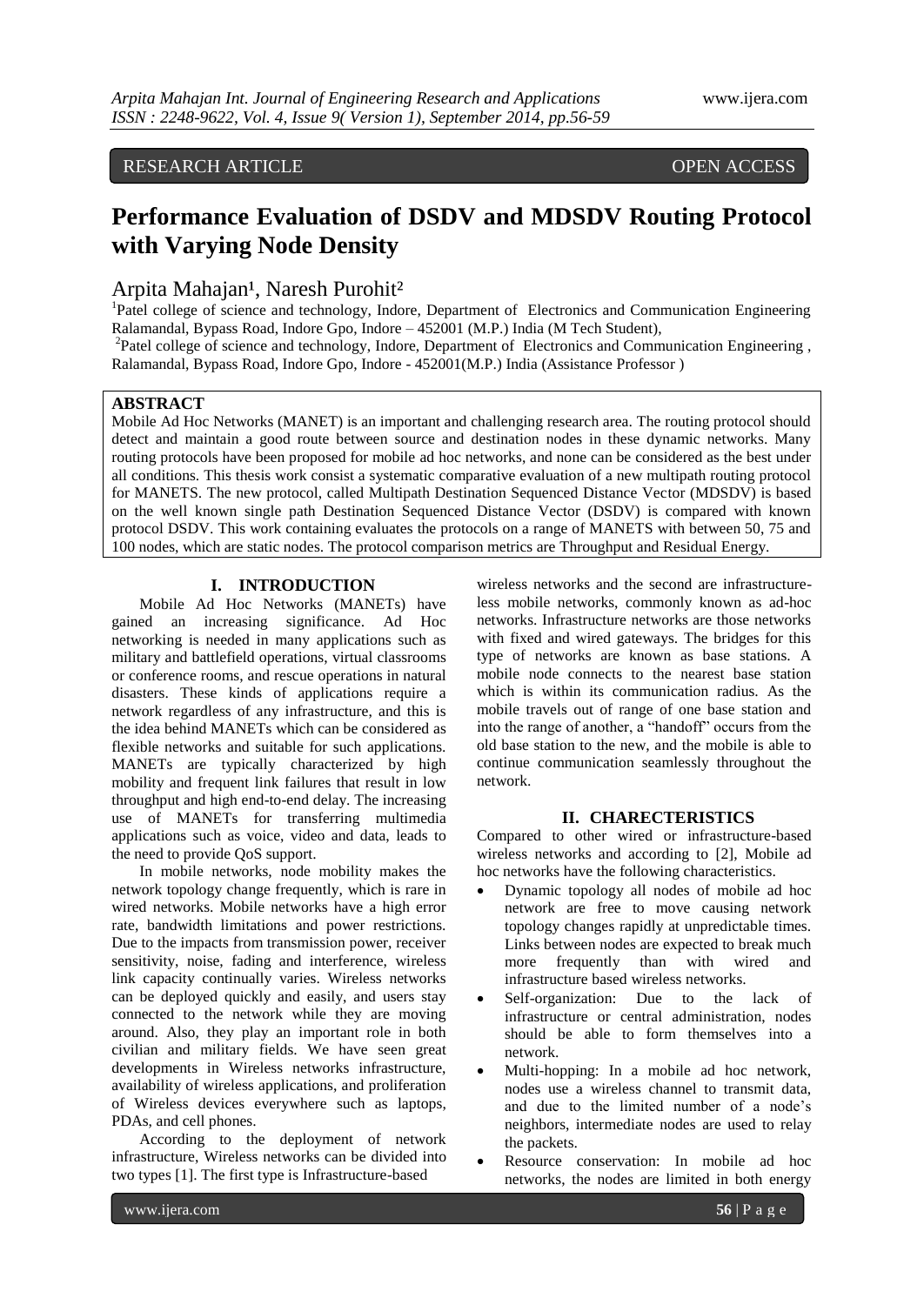supply and processing power. Power conservation becomes a very important factor to be considered when designing a network. Therefore, optimizing all operations may minimize the energy consumption.

- Limited security: Mobile ad hoc networks are more prone to security threats than wired networks or infrastructure-based wireless networks because of their unique characteristics. Each mobile node in an ad hoc network can function as a router or packet forwarder for other nodes, both legitimate users and malicious attackers can access the wireless channel, and there is no well place where access control mechanisms can be deployed. As a result, separating the inside of the network from the outside world becomes imprecise.
- Scalability: In some applications (e.g., battlefield deployments), mobile ad hoc networks may grow up to several thousand nodes. Mobile ad hoc networks suffer from scalability problems in channel capacity, because channel capacities are very limited and maximum use of channel capacity can be reached faster. Due to the multihoping nature of mobile ad hoc networks, their scalability is related to the routing protocols they employ.

#### **III. MANET ROUTING PROTOCOL**

In mobile ad hoc networks, the topology changes frequently because of node mobility. Secondly packet losses may occur frequently because of the variable and unpredictable capacity of wireless links. Furthermore, the broadcast nature of the wireless medium introduces the hidden terminal and exposed terminal problems, mobile nodes have limited power, limited bandwidth resources and require effective routing schemes.

#### **IV. DSDV**

The Destination-Sequenced Distance-Vector Routing protocol (DSDV) described in [12] is a table-driven algorithm based on the classical Bellman-Ford routing mechanism [13]. The improvements made to the Bellman-Ford algorithm include freedom from loops in routing tables. Every mobile node in the network maintains a routing table in which all of the possible destinations within the network and the number of hops to each destination are recorded. Each entry is marked with a sequence number assigned by the destination node. The sequence numbers enable the mobile nodes to distinguish stale routes from new ones, thereby avoiding the formation of routing loops. Routing table updates are periodically transmitted throughout the network in order to maintain table consistency. To help alleviate the potentially large amount of network traffic that such updates can generate, route

updates can employ two possible types of packets. The first is known as a full dump. This type of packet carries all available routing information and can require multiple network protocol data units (NPDUs).

In DSDV, each mobile node advertises its routing table (e.g., by broadcasting its entries) to its current neighbors. The entries in the routing table may change dynamically over time, so the routing information should be advertised to ensure that every node can always locate every other mobile node. Additionally, each mobile node agrees to relay data packets to other nodes upon request. Before each advertisement of a new routing table, mobile node increases its sequence number by 2.

DSDV takes care of topology changes by using a certain procedure which is based on two kinds of updating: time-driven updates, which are periodic transmissions of a node's routing table, and event-driven updates which react to link failures. Nodes schedule the newly recorded routes for immediate advertisement to the current node's neighbors. Routes with an improved metric are scheduled for advertisement at a time which depends on the average settling time for routes to the particular destination under consideration.

# **V. MDSDV OVERVIEW**

Since MDSDV like DSDV is proactive, it has the same advantages as DSDV where it maintains an up-to-date view of the network, and every node has a readily available route to every destination node in the network. Nodes in MDSDV periodically broadcast Hello Messages or Available Messages (depending on the Neighbors Table (NT)). If the node's NT is empty, the node broadcasts a Hello Message; otherwise it broadcasts an Available Message. If a new node is detected, it will receive copies of the routing tables of all its neighbors (Full Dumps), and perform a filtering operation to initialize its own routing table. After creating its routing table, the new node broadcasts Update Packets (the number of Update Packets depends on the number of neighbors) to inform nodes of network topology changes. Failing transmissions cause the transmitter to report the link as a failure in an Error Packet which it propagates to all nodes using that link, When an intermediate node fails to forward a data packet, it unicast a Failure Packet to the source node to stop using the link included in the Failure Packet.

## **VI. MDSDV TABLES**

Using MDSDV, each node maintains two tables: a Neighbors Table (NT) and a Routing Table (RT) which are described below:

 **Neighbors Table (NT):** each node in the network maintains a Neighbors Table which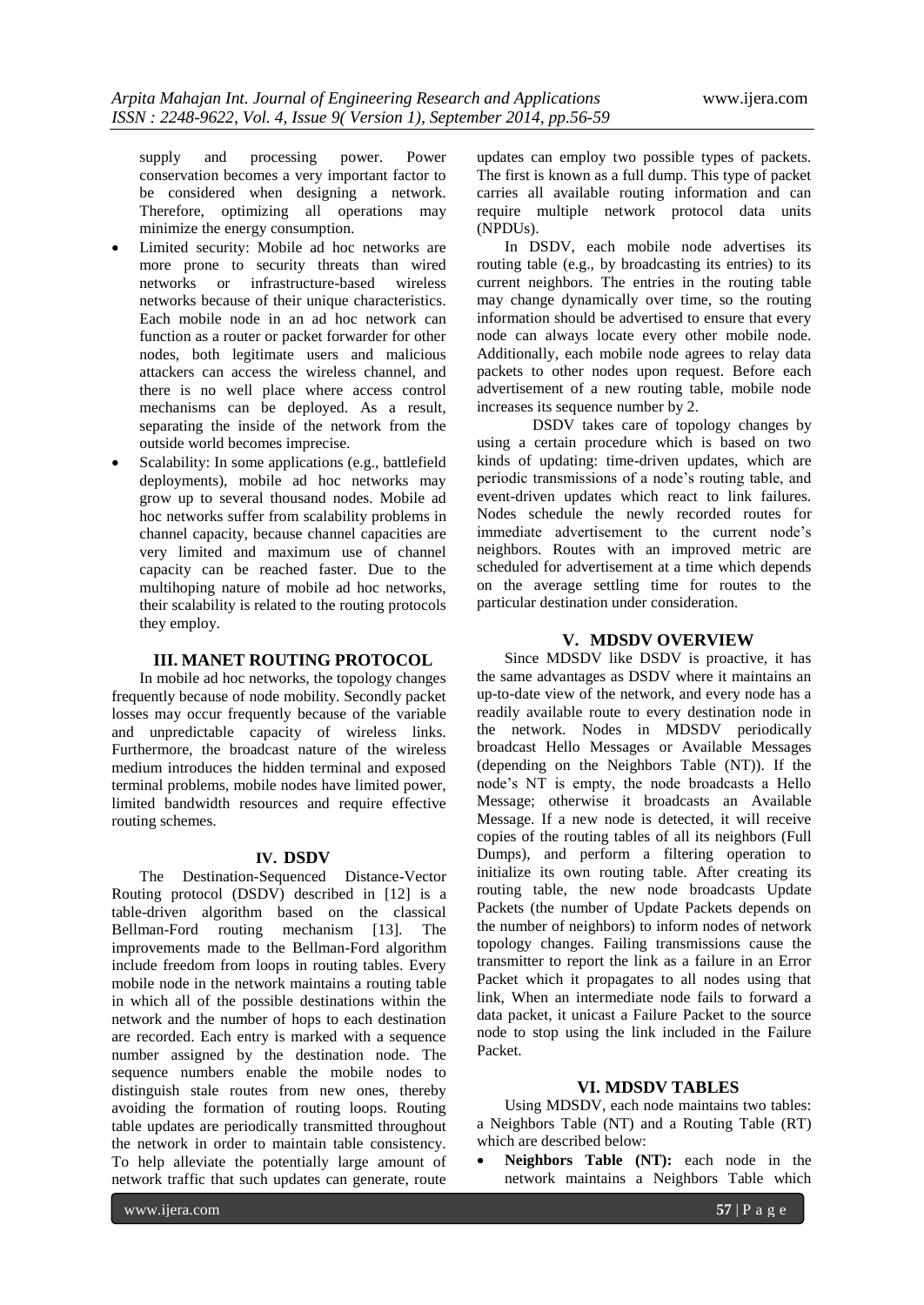contains all its neighbors. A node periodically checks its NT to decide whether to broadcast a Hello Message or an Available Message. If this table is empty, the node considers itself as an isolated node which means that it has to propagate a Hello Message (the node will be considered as a new node). Otherwise, it broadcasts an Available Message. Also, this table is used when the new node needs to initiate Update Packets. The NT is updated when the node receives a control packet from a neighbor or when one of its neighbors goes out of its transmission range. Table shows the structure of Neighbors Table entry.

 **Routing Table (RT):** each node maintains its routing table that lists a number of paths for each destination in the network. The routing table is used to transmit packets through the network. Nodes have to update their routing tables when there is a significant change in the network. The Timeout field is only used for adjacent nodes, i.e., nodes that are within wireless transmission range. For all other nodes it is simply set to Null. Table shows the structure of a routing table entry.

# **I. IMPLEMENTATION & RESULTS**

In this work have implemented work i.e. Creation of MANET Scenario for NS-2 and then to create Different routing protocols with the use of various performance matrices Like Residual energy and Throughput. In this work firstly created scenario file for IEEE 802.11 standard which has to be used along with TCL Script than created a TCL script consist of various routing protocols in this case these are DSDV and MDSDV than a particular MANET scenario or topology in our case it consist of 50, 75 and 100 static nodes with 30sec simulation time.

# **Simulation Parameter:-**

| $NS-2.35$                |
|--------------------------|
| 802.11                   |
| Two Ray Ground           |
| 50, 75, 100 nodes        |
| <b>TCP</b>               |
| Omni directional antenna |
| <b>IEEE 802.11</b>       |
| DSDV, MDSDV              |
| 50 Packets               |
| $2$ KM                   |
|                          |
| Droptail                 |
| <b>Wireless Channel</b>  |
| 30 sec.                  |
|                          |

# **II. EVOLUTION OF RESULTS**

This work to be done successfully have used MANET scenario with varying node density which are 50, 75 and 100 nodes and constant 30 sec under static scenario using various routing protocols and reached to the results with the help of various performance matrices for now we have used following performance matrices.

1. Residual Energy

2. Throughput

# **III. RESIDUAL ENERGY**

It is the total amount of energy Consumed by the Nodes during the completion of Communication or simulation.



**Figure 1:-** Residual Energy for DSDV and MDSD

## **IV. THROUGHPUT**

There are two representations of throughput; one is the amount of data transferred over the period of time expressed in kilobits per second (Kbps). The other is the packet delivery percentage obtained from a ratio of the number of data packets sent and the number of data packets received.



**Figure2:-** Overall Throughput for DSDV and MDSDV

# **V. CONCLUSION**

In this work we analyzed all parameter which are Packet Delivery Ratio, End to End Delay, Routing Overhead, Overall Throughput Residual Energy and concluded that the MDSDV routing protocol is good as compare to the DSDV routing protocol for different node density which are 50 nodes, 75 nodes and 100 nodes with 30 sec simulation time for TCP traffic in IEEE 802.11 scenario with two ray ground propagation for Omni directional antenna.